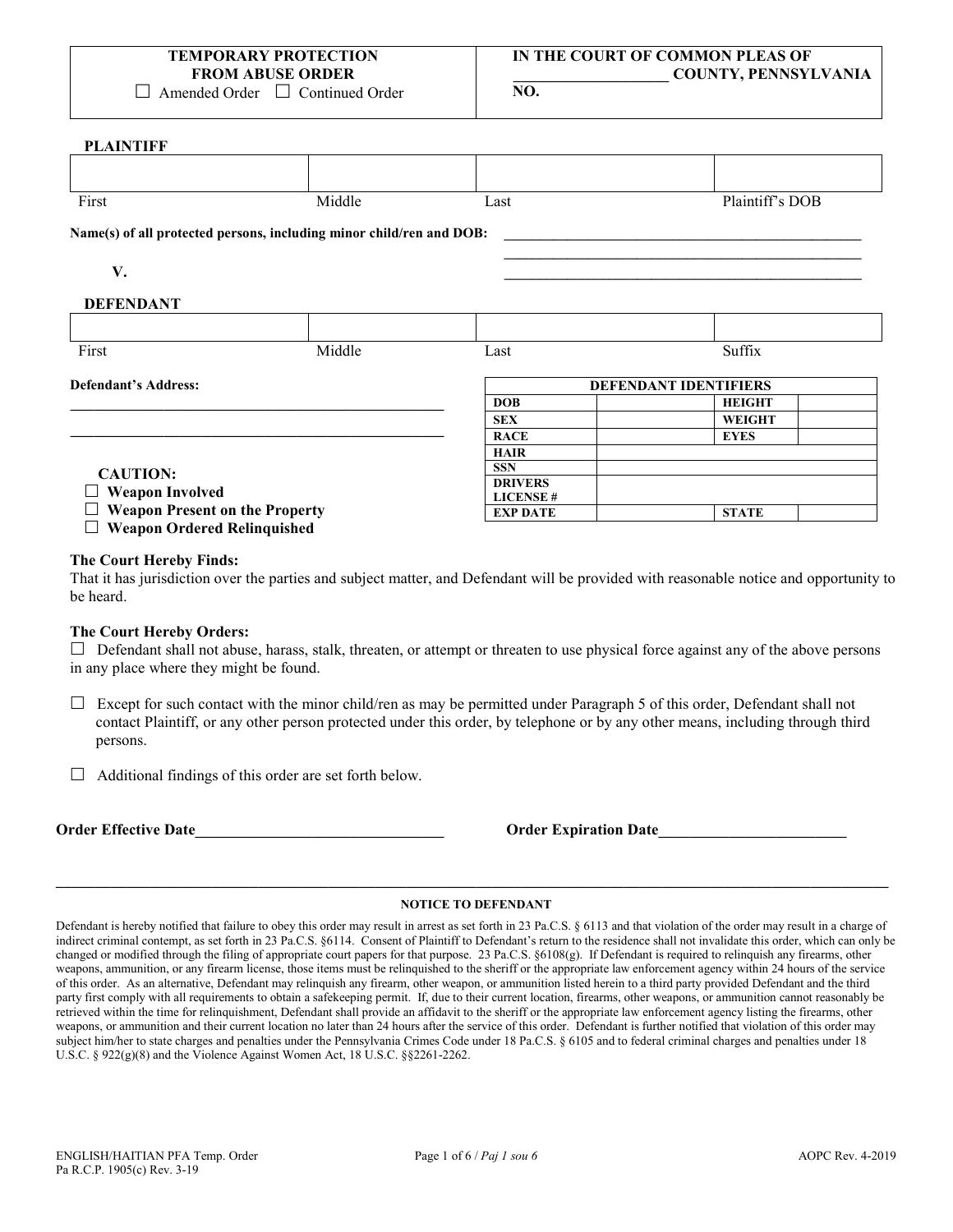# LÒD PWOTEKSVON **TANPORÈ KONT MOVE TRETMAN**

 $\Box$  Lòd la Modifye  $\Box$  Lòd la Kontinye

### DEVAN TRIBINAL PREMYE ENSTANS NAN **KONTE** . PENNSILVANI **NIMEWO**

### **PLEYAN**

| Prenon                                             | Dezyèm prenon                                                     | Siyati                     | Dat Nesans Pleyan an    |  |
|----------------------------------------------------|-------------------------------------------------------------------|----------------------------|-------------------------|--|
|                                                    | Non tout moun ki pwoteje, ansanm ak timoun minè yo ak Dat Nesans: |                            |                         |  |
| kont                                               |                                                                   |                            |                         |  |
| <b>AKIZE</b>                                       |                                                                   |                            |                         |  |
| Prenon                                             | Dezyèm prenon                                                     | Siyati                     | Sifiks                  |  |
| Adrès Akize a:                                     |                                                                   |                            | <b>IDANTITE AKIZE A</b> |  |
|                                                    |                                                                   | <b>DAT NESANS</b>          | WOTÈ                    |  |
|                                                    |                                                                   | <b>SÈKS</b>                | <b>PWA</b>              |  |
|                                                    |                                                                   | <b>RAS</b>                 | <b>ZYE</b>              |  |
|                                                    |                                                                   | <b>CHEVE</b>               |                         |  |
| <b>PREKOSYON:</b><br>Gen zam nan ensidan an        |                                                                   | <b>NIMEWO</b>              |                         |  |
|                                                    |                                                                   | <b>SEKIRITE SOSYAL</b>     |                         |  |
|                                                    |                                                                   | # LISANS                   |                         |  |
| Gen zam nan kay la<br>Akize a remèt zam yo mande a |                                                                   | <b>CHOFÈ</b><br><b>DAT</b> |                         |  |
|                                                    |                                                                   | <b>EKSPIRASYON</b>         | <b>ETA</b>              |  |

### Ak dokiman sa a Tribinal la konkli:

Li gen konpetans pou pati yo ak sijè a, epi y ap bay Akize a avi atan ak opòtinite pou yo tande li.

### Nan dokiman sa a Tribinal la Òdone:

□ Akize pa dwe maltrete ni pèsekite, suiv toupatou oswa menase okenn nan moun ki anwo yo kèlkanswa kote yo ta ye.

- □ Eksepte pou kontak ak timoun minè yo jan sa kapab otorize dapre Paragraf 5 nan lòd sa a, Akize a pa dwe kontakte Pleyan an, ni okenn lòt moun ki pwoteje anba lòd sa a, nan telefòn oswa pa nenpòt lòt mwayen, menm pa lentèmedyè lòt moun.
- $\Box$  W ap jwenn lòt desizyon tribinal la pran nan lòd sa a nan paj anba a.

Dat Lòd la anvigè

Dat ekspirasyon Lòd la

### **AVI POU AKIZE A**

Nan dokiman sa a, tribinal la fè Akize a konnen ke si li dezobeyi lòd tribinal la, yo gendwa arete li dapre 23 Pa.C.S. §6114 epi vyolasyon lòd tribinal la gendwa lakòz yon akizasyon zak kriminèl endirèk dapre 23 Pa.C.S. §6114. Oubyen, menm si Demandè a ta dakò pou Akize a tounen nan kay la, sa pa pral anile lòd sa a. Sèl jan pou lòd la chanje oswa modifye, se si Demandè a depoze dokiman ki apwopriye yo nan tribinal la dapre 23 Pa.C.S. §6108(g). Si tribinal la egzije Akize a pou li remèt zam pou tire, lòt kalite zam oswa minisyon, oswa nenpòt lisans zam pou tire, Akize a dwe remèt cherif la oswa ajans legal apwopriye a atik sa yo anvan 24 edtan ki vini apre le Akize a te resevwa lod sa a. Kom yon lot posiblite, Akize a gendwa remet nenpot zam pou tire, lot kalite zam oswa minisyon ki ekri nan dokiman sa a bay yon tyès pèsòn depi Akize a ak tyès pèsòn nan respekte tout egzijans ki genyen pou jwenn yon pèmi pou yon kote ki an sekirite dabò. Si Akize a pa kapab

jwenn zam pou tire yo, lòt kalite zam oswa minisyon nan kantite tan yo ba li pou li remèt zam yo poutèt kote zam yo ye a, Akize a dwe bay cherif la oswa ajans legal apwopriye a yon deklarasyon sou sèman ansanm ak yon lis ki gen non tout zam pou tire, lòt kalite zam oswa minisyon yo ladan ansanm ak kote yo ye nan moman an anvan 24 èdtan ki vini apre le Akize a te resevwa lòd sa a. Tribinal la fè Akize konnen tou si li vyole lòd sa a, yo kapab pote akizasyon ak sanksyon kont li dapre Kòd Penal 18 Pa.C.S. § 6105 Pennsilvani an epi akizasyon ak sanksyon federal dapre 18 U.S.C. § 922(g)(8) epi Lwa 18 U.S.C. §§2261-2262 sou Vyolans kont Fanm, (Violence Against Women Act, 18 U.S.C. §§2261-2262).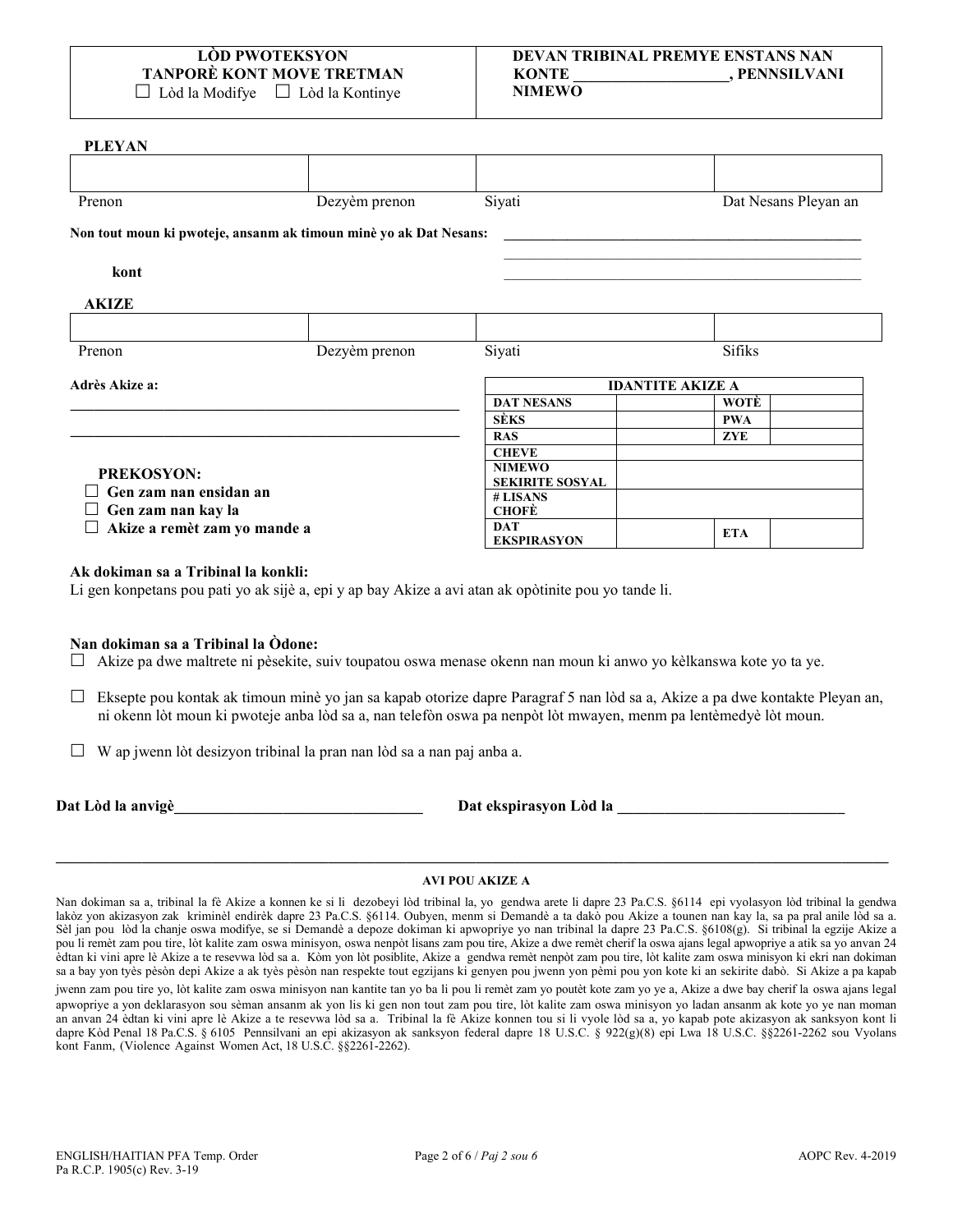upon consideration of the attached Petition for Protection from Abuse, the court hereby enters the following Temporary Order:

- $\Box$  Plaintiff's request for a Temporary Protection Order is **denied**.
- $\Box$  Plaintiff's request for a Temporary Protection Order is **granted**.
- $\Box$  1. Defendant shall not abuse, harass, stalk, threaten, or attempt or threaten to use physical force against any of the above persons in any place where they might be found.
- $\Box$  2. Defendant is evicted and excluded from the residence at:  $\mathcal{L}_\text{max}$  and  $\mathcal{L}_\text{max}$  and  $\mathcal{L}_\text{max}$  and  $\mathcal{L}_\text{max}$  and  $\mathcal{L}_\text{max}$

or any other permanent or temporary residence where Plaintiff or any other person protected under this order may live. Plaintiff is granted exclusive possession of the residence. Defendant shall have no right or privilege to enter or be present on the premises of Plaintiff or any other person protected under this order.

 $\Box$  3. Except for such contact with the minor child/ren as may be permitted under Paragraph 5 of this order, Defendant is prohibited from having ANY CONTACT with Plaintiff, or any other person protected under this order, either directly or indirectly, at any location, including but not limited to any contact at Plaintiff's school, business, or place of employment. Defendant is specifically ordered to stay away from the following locations for the duration of this order:

 $\mathcal{L}_\mathcal{L}$  , which is a set of the set of the set of the set of the set of the set of the set of the set of the set of the set of the set of the set of the set of the set of the set of the set of the set of the set of  $\mathcal{L}_\text{max} = \frac{1}{2} \sum_{i=1}^{n} \frac{1}{2} \sum_{i=1}^{n} \frac{1}{2} \sum_{i=1}^{n} \frac{1}{2} \sum_{i=1}^{n} \frac{1}{2} \sum_{i=1}^{n} \frac{1}{2} \sum_{i=1}^{n} \frac{1}{2} \sum_{i=1}^{n} \frac{1}{2} \sum_{i=1}^{n} \frac{1}{2} \sum_{i=1}^{n} \frac{1}{2} \sum_{i=1}^{n} \frac{1}{2} \sum_{i=1}^{n} \frac{1}{2} \sum_{i=1}^{n} \frac{1$ 

 $\Box$  4. Except for such contact with the minor child/ren as may be permitted under Paragraph 5 of this order, Defendant shall not contact Plaintiff, or any other person protected under this order, by telephone or by any other means, including through third persons.

 $\Box$  There is a current custody order as to the child/ren of the parties:

 $\mathcal{L}_\text{max} = \frac{1}{2} \sum_{i=1}^{n} \frac{1}{2} \sum_{i=1}^{n} \frac{1}{2} \sum_{i=1}^{n} \frac{1}{2} \sum_{i=1}^{n} \frac{1}{2} \sum_{i=1}^{n} \frac{1}{2} \sum_{i=1}^{n} \frac{1}{2} \sum_{i=1}^{n} \frac{1}{2} \sum_{i=1}^{n} \frac{1}{2} \sum_{i=1}^{n} \frac{1}{2} \sum_{i=1}^{n} \frac{1}{2} \sum_{i=1}^{n} \frac{1}{2} \sum_{i=1}^{n} \frac{1$ *(county court and docket number)*

 $\overline{\phantom{a}}$  ,  $\overline{\phantom{a}}$  ,  $\overline{\phantom{a}}$  ,  $\overline{\phantom{a}}$  ,  $\overline{\phantom{a}}$  ,  $\overline{\phantom{a}}$  ,  $\overline{\phantom{a}}$  ,  $\overline{\phantom{a}}$  ,  $\overline{\phantom{a}}$  ,  $\overline{\phantom{a}}$  ,  $\overline{\phantom{a}}$  ,  $\overline{\phantom{a}}$  ,  $\overline{\phantom{a}}$  ,  $\overline{\phantom{a}}$  ,  $\overline{\phantom{a}}$  ,  $\overline{\phantom{a}}$ 

- $\Box$  THIS ORDER SHALL NOT SUPERSEDE THE CURRENT CUSTODY ORDER.
- $\Box$  THIS ORDER SUPERSEDES ANY PRIOR ORDER RELATING TO CHILD CUSTODY.

ENGLISH/HAITIAN PFA Temp. Order Page 3 of 6 / *Paj 3 sou 6* AOPC Rev. 4-2019 Pa R.C.P. 1905(c) Rev. 3-19

EPI KOUNYE A, nan \_\_\_\_\_\_\_\_\_\_\_ jou sa nan \_\_\_\_\_\_\_\_\_\_\_\_\_\_,

20\_\_\_, apre egzamen Demann pou Pwoteksyon kont Move Tretman ki vini ansanm ak dokiman sa a, Tribinal la pran Lòd Tanporè sa:

- □ Demann Pleyan an pou yon Lòd Pwoteksyon Tanporè **refize**.
- Demann Pleyan an pou yon Lòd Pwoteksyon Tanporè **akòde**.
- $\Box$  1. Akize pa dwe maltrete, pèsekite, suiv toupatou, menase ni eseye oswa menase pou itilize fòs fizik kont okenn nan moun anwo yo kèlkanswa kote yo ta ye.

 $\mathcal{L}_\text{max}$  and  $\mathcal{L}_\text{max}$  and  $\mathcal{L}_\text{max}$  and  $\mathcal{L}_\text{max}$  and  $\mathcal{L}_\text{max}$ 

 $\Box$  2. Akize a dwe degèpi epi li pa dwe rete nan kay ki nan:

oswa nan nenpòt lòt kay tanporè oswa pèmanan kote Pleyan an oubyen nenpòt lòt moun ki pwoteje anba Lòd sa a kapab abite. Yo akòde Pleyan an dwa pou se limenm sèlman ki rete nan kay la. Akize pa gen dwa ni privilèj pou antre ni pou li prezan sou pwopriyete Pleyan an oswa nenpòt lòt moun ki pwoteje anba Lòd sa a.

 $\Box$  3. Eksepte pou kontak ak timoun minè yo menm jan Tribinal la otorize nan paragraf 5 nan lòd sa a, yo entèdi Akize a gen KÈLKANSWA KONTAK avèk Pleyan an, ni nenpòt lòt moun ki pwoteje anba lòd sa a, swa dirèkteman oubyen endirèkteman, nan nenpòt kote, tankou (men se pa sa yo sèlman) kontak nan lekòl Pleyan an, biznis li oswa kote l ap travay. Akize a resevwa lòd espesyalman pou rete lwen kote sa yo pandan tout tan lòd sa a anvigè:

 $\mathcal{L}_\text{max} = \{ \mathcal{L}_\text{max} \mid \mathcal{L}_\text{max} \}$  $\mathcal{L}_\text{max} = \frac{1}{2} \sum_{i=1}^{n} \frac{1}{2} \sum_{i=1}^{n} \frac{1}{2} \sum_{i=1}^{n} \frac{1}{2} \sum_{i=1}^{n} \frac{1}{2} \sum_{i=1}^{n} \frac{1}{2} \sum_{i=1}^{n} \frac{1}{2} \sum_{i=1}^{n} \frac{1}{2} \sum_{i=1}^{n} \frac{1}{2} \sum_{i=1}^{n} \frac{1}{2} \sum_{i=1}^{n} \frac{1}{2} \sum_{i=1}^{n} \frac{1}{2} \sum_{i=1}^{n} \frac{1$ 

 $\Box$  4. Eksepte pou kontak ak timoun minè yo menm jan Tribinal la otorize nan paragraf 5 nan lòd sa a, Akize a pa dwe kontakte Pleyan an, ni nenpòt lòt moun ki pwoteje anba lòd sa a, nan telefòn oswa pa nenpòt lòt mwayen, menm pa lentèmedyè lòt moun.

## **5. CUSTODY 5. SIPÈVIZYON TIMOUN**

 $\Box$  Gen yon lòd kounye a pou sipèvizyon konsènan timoun toude pati yo:

\_\_\_\_\_\_\_\_\_\_\_\_\_\_\_\_\_\_\_\_\_\_\_\_\_\_\_\_\_\_\_\_\_\_\_\_\_\_\_\_\_\_\_\_\_\_\_\_\_ *(Tribinal Konte ak nimewo rejis odyans)*

 $\mathcal{L}_\mathcal{L} = \{ \mathcal{L}_\mathcal{L} = \{ \mathcal{L}_\mathcal{L} = \{ \mathcal{L}_\mathcal{L} = \{ \mathcal{L}_\mathcal{L} = \{ \mathcal{L}_\mathcal{L} = \{ \mathcal{L}_\mathcal{L} = \{ \mathcal{L}_\mathcal{L} = \{ \mathcal{L}_\mathcal{L} = \{ \mathcal{L}_\mathcal{L} = \{ \mathcal{L}_\mathcal{L} = \{ \mathcal{L}_\mathcal{L} = \{ \mathcal{L}_\mathcal{L} = \{ \mathcal{L}_\mathcal{L} = \{ \mathcal{L}_\mathcal{$ 

- LÒD SA A PA RANPLASE LÒD SIPÈVIZYON TIMOUN KI GENYEN KOUNYE A.
- □ LÒD SA A RANPLASE NENPÒT LÒD ANVAN KONSÈNAN SIPÈVIZYON TIMOUN.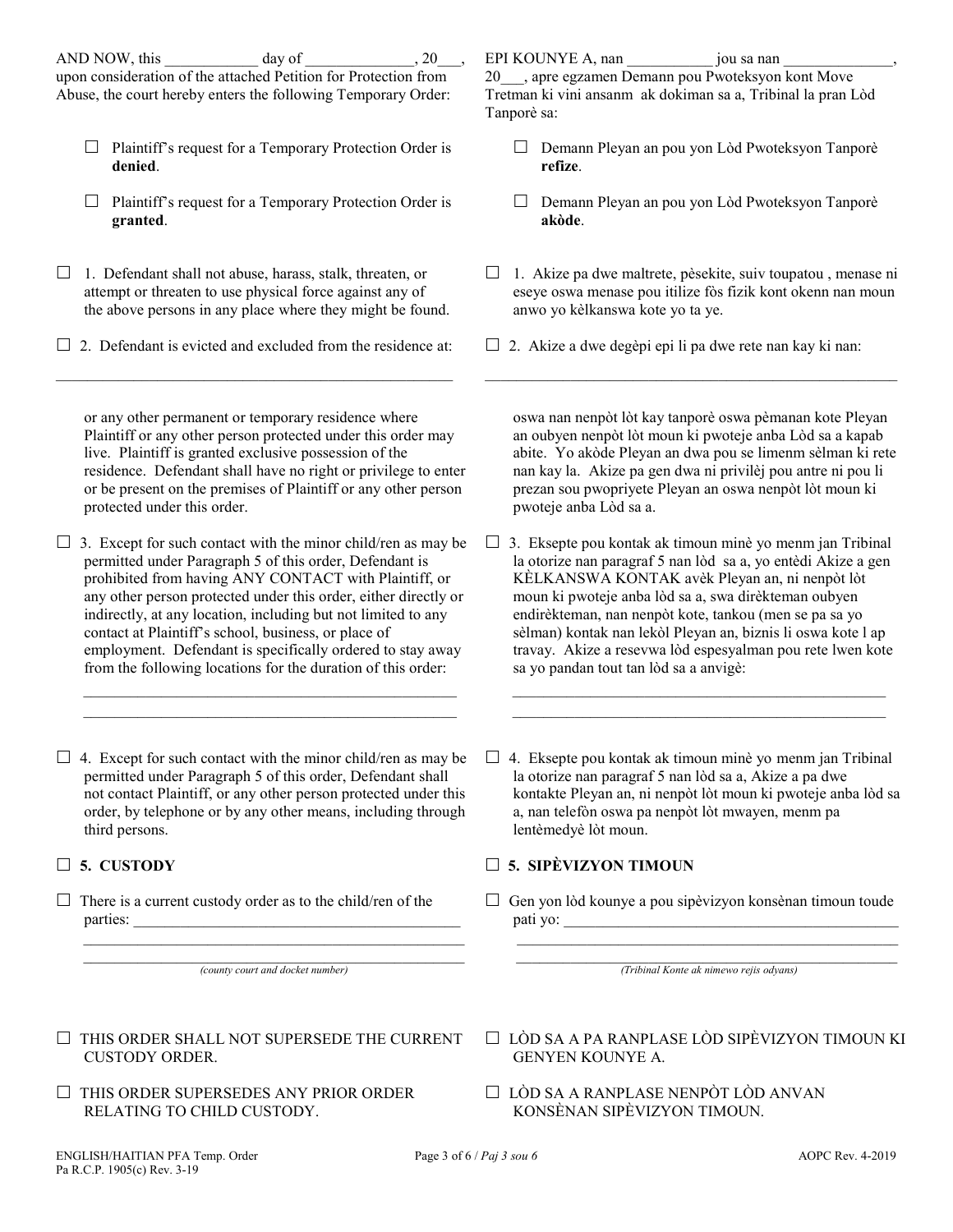$\Box$  Until the final hearing, all contact between Defendant and the child/ren shall be limited to the following:

 $\mathcal{L}_\text{max} = \frac{1}{2} \sum_{i=1}^{n} \frac{1}{2} \sum_{i=1}^{n} \frac{1}{2} \sum_{i=1}^{n} \frac{1}{2} \sum_{i=1}^{n} \frac{1}{2} \sum_{i=1}^{n} \frac{1}{2} \sum_{i=1}^{n} \frac{1}{2} \sum_{i=1}^{n} \frac{1}{2} \sum_{i=1}^{n} \frac{1}{2} \sum_{i=1}^{n} \frac{1}{2} \sum_{i=1}^{n} \frac{1}{2} \sum_{i=1}^{n} \frac{1}{2} \sum_{i=1}^{n} \frac{1$  $\overline{\phantom{a}}$  ,  $\overline{\phantom{a}}$  ,  $\overline{\phantom{a}}$  ,  $\overline{\phantom{a}}$  ,  $\overline{\phantom{a}}$  ,  $\overline{\phantom{a}}$  ,  $\overline{\phantom{a}}$  ,  $\overline{\phantom{a}}$  ,  $\overline{\phantom{a}}$  ,  $\overline{\phantom{a}}$  ,  $\overline{\phantom{a}}$  ,  $\overline{\phantom{a}}$  ,  $\overline{\phantom{a}}$  ,  $\overline{\phantom{a}}$  ,  $\overline{\phantom{a}}$  ,  $\overline{\phantom{a}}$  $\mathcal{L}_\text{max} = \frac{1}{2} \sum_{i=1}^{n} \frac{1}{2} \sum_{i=1}^{n} \frac{1}{2} \sum_{i=1}^{n} \frac{1}{2} \sum_{i=1}^{n} \frac{1}{2} \sum_{i=1}^{n} \frac{1}{2} \sum_{i=1}^{n} \frac{1}{2} \sum_{i=1}^{n} \frac{1}{2} \sum_{i=1}^{n} \frac{1}{2} \sum_{i=1}^{n} \frac{1}{2} \sum_{i=1}^{n} \frac{1}{2} \sum_{i=1}^{n} \frac{1}{2} \sum_{i=1}^{n} \frac{1$  $\mathcal{L}_\text{max}$  , and the set of the set of the set of the set of the set of the set of the set of the set of the set of the set of the set of the set of the set of the set of the set of the set of the set of the set of the

 $\Box$  Pending the outcome of the final hearing in this matter, Plaintiff is awarded temporary custody of the following minor child/ren:

 $\mathcal{L}_\mathcal{L}$  , and the set of the set of the set of the set of the set of the set of the set of the set of the set of the set of the set of the set of the set of the set of the set of the set of the set of the set of th  $\mathcal{L}_\mathcal{L}$  , which is a set of the set of the set of the set of the set of the set of the set of the set of the set of the set of the set of the set of the set of the set of the set of the set of the set of the set of  $\overline{\phantom{a}}$  , and the set of the set of the set of the set of the set of the set of the set of the set of the set of the set of the set of the set of the set of the set of the set of the set of the set of the set of the s

The local law enforcement agency in the jurisdiction where the child/ren are located shall ensure that the child/ren are placed in the care and control of the Plaintiff in accordance with the terms of this order.

### **6. FIREARMS, OTHER WEAPONS, OR AMMUNITION RESTRICTIONS**

- $\Box$  Defendant is prohibited from possessing or acquiring any firearms for the duration of this order.
- $\Box$  Defendant shall relinquish to the sheriff or the appropriate law enforcement agency the following firearm licenses owned or possessed by Defendant.
- $\Box$  Defendant is directed to relinquish to the sheriff or the appropriate law enforcement agency any firearm, other weapon, or ammunition listed in Attachment A to Temporary Order, which is incorporated herein by reference, under Defendant's control or in Defendant's possession

Defendant may relinquish any firearms, other weapons, or ammunition to the sheriff or the appropriate law enforcement agency. As an alternative, Defendant may relinquish firearms, other weapons, or ammunition to a third party provided Defendant and the third party first comply with all the requirements to obtain a safekeeping permit. Defendant must relinquish any firearm, other weapon, ammunition, or firearm license ordered to be relinquished no later than 24 hours after service of this order. If, due to their current location, firearms, other weapons, or ammunition cannot reasonably be retrieved within the time for relinquishment, Defendant shall provide to the sheriff or the appropriate law enforcement agency an affidavit listing the firearms, other weapons, or ammunition and their current location no later than 24 hours after the service of this order. Failure to timely relinquish any firearm, other weapon, ammunition, or any firearm license shall result in a violation of this order and may result in criminal conviction under the Uniform Firearms Act, 18 Pa.C.S. §6105.

 $\Box$  Jiskaske odyans final la fèt, tout kontak ant Akize a ak timoun nan(yo) ap limite nan sèlman sa ki annapre la a:

 $\mathcal{L}_\text{max} = \frac{1}{2} \sum_{i=1}^{n} \frac{1}{2} \sum_{i=1}^{n} \frac{1}{2} \sum_{i=1}^{n} \frac{1}{2} \sum_{i=1}^{n} \frac{1}{2} \sum_{i=1}^{n} \frac{1}{2} \sum_{i=1}^{n} \frac{1}{2} \sum_{i=1}^{n} \frac{1}{2} \sum_{i=1}^{n} \frac{1}{2} \sum_{i=1}^{n} \frac{1}{2} \sum_{i=1}^{n} \frac{1}{2} \sum_{i=1}^{n} \frac{1}{2} \sum_{i=1}^{n} \frac{1$  $\mathcal{L}_\text{max} = \mathcal{L}_\text{max} = \mathcal{L}_\text{max} = \mathcal{L}_\text{max} = \mathcal{L}_\text{max} = \mathcal{L}_\text{max} = \mathcal{L}_\text{max} = \mathcal{L}_\text{max} = \mathcal{L}_\text{max} = \mathcal{L}_\text{max} = \mathcal{L}_\text{max} = \mathcal{L}_\text{max} = \mathcal{L}_\text{max} = \mathcal{L}_\text{max} = \mathcal{L}_\text{max} = \mathcal{L}_\text{max} = \mathcal{L}_\text{max} = \mathcal{L}_\text{max} = \mathcal{$  $\mathcal{L}_\text{max} = \frac{1}{2} \sum_{i=1}^{n} \frac{1}{2} \sum_{i=1}^{n} \frac{1}{2} \sum_{i=1}^{n} \frac{1}{2} \sum_{i=1}^{n} \frac{1}{2} \sum_{i=1}^{n} \frac{1}{2} \sum_{i=1}^{n} \frac{1}{2} \sum_{i=1}^{n} \frac{1}{2} \sum_{i=1}^{n} \frac{1}{2} \sum_{i=1}^{n} \frac{1}{2} \sum_{i=1}^{n} \frac{1}{2} \sum_{i=1}^{n} \frac{1}{2} \sum_{i=1}^{n} \frac{1$  $\mathcal{L}_\text{max} = \mathcal{L}_\text{max} = \mathcal{L}_\text{max} = \mathcal{L}_\text{max} = \mathcal{L}_\text{max} = \mathcal{L}_\text{max} = \mathcal{L}_\text{max} = \mathcal{L}_\text{max} = \mathcal{L}_\text{max} = \mathcal{L}_\text{max} = \mathcal{L}_\text{max} = \mathcal{L}_\text{max} = \mathcal{L}_\text{max} = \mathcal{L}_\text{max} = \mathcal{L}_\text{max} = \mathcal{L}_\text{max} = \mathcal{L}_\text{max} = \mathcal{L}_\text{max} = \mathcal{$ 

 Annatandan rezilta jijman final nan zafè sa a, yo akòde Pleyan an sipèvizyon tanporè timoun minè ki gen non yo anba la a:

 $\mathcal{L}_\mathcal{L} = \{ \mathcal{L}_\mathcal{L} = \{ \mathcal{L}_\mathcal{L} = \{ \mathcal{L}_\mathcal{L} = \{ \mathcal{L}_\mathcal{L} = \{ \mathcal{L}_\mathcal{L} = \{ \mathcal{L}_\mathcal{L} = \{ \mathcal{L}_\mathcal{L} = \{ \mathcal{L}_\mathcal{L} = \{ \mathcal{L}_\mathcal{L} = \{ \mathcal{L}_\mathcal{L} = \{ \mathcal{L}_\mathcal{L} = \{ \mathcal{L}_\mathcal{L} = \{ \mathcal{L}_\mathcal{L} = \{ \mathcal{L}_\mathcal{$  $\mathcal{L}_\mathcal{L}$  , and the set of the set of the set of the set of the set of the set of the set of the set of the set of the set of the set of the set of the set of the set of the set of the set of the set of the set of th  $\mathcal{L}_\mathcal{L}$  , and the set of the set of the set of the set of the set of the set of the set of the set of the set of the set of the set of the set of the set of the set of the set of the set of the set of the set of th

Biwo lokal aplikasyon lalwa nan jiridiksyon kote timoun nan/yo ye a dwe asire yo bay Pleyan an sipèvizyon ak kontwòl timoun nan/yo annakò avèk kondisyon lòd sa a.

### **6. RESTRIKSYON SOU ZAMAFE, LÒT ZAM, OSWA MINISYON**

Check all that apply: Tcheke tout sa ki aplike:

- Yo entèdi Akize a gen kontwòl oswa posede kèlkanswa zam pou tire pandan dire lòd sa a.
- $\Box$  Akize a dwe remèt ba cherif la oswa ajans legal apwopriye a lisans pou zam pou tire ki annapre a ke Akize a posede oswa gen kontwòl sou yo.
- $\Box$  Yo egzije Akize a remèt ba cherif la oswa ajans legal apwopriye a kèlkanswa zam pou tire, lòt zam, oswa minisyon ki site nan Dokiman siplemantè A Lòd Tanporè a, ki nan anèks la a pou referans, anba kontwòl Akize a oswa nan zafè Akize a.

Akize a kapab remèt nenpòt zam pou tire, lòt zam oswa minisyon li genyen ba cherif la oswa ajans legal apwopriye a. Oubyen, Akize a kapab remèt zam pou tire yo, lòt zam, oswa minisyon yo ba yon lòt moun akondisyon Akize a ak lòt moun lan te respekte toudabò tout kondisyon pou jwenn yon pèmi pou kenbe yo. Akize a dwe remèt kèlkanswa zam pou tire, lòt zam ak minisyon oswa lisans pou zam pou tire yo egzije pou li remèt yo pa pita pase 24 èdtan apre li te resevwa Lòd sa a. Si Akize a pa kapab jwenn zam pou tire yo, lòt kalite zam oswa minisyon nan kantite tan yo ba li pou li remèt zam yo poutèt kote zam yo ye a, Akize a dwe bay cherif la oswa ajans legal apwopriye a yon deklarasyon sou sèman ansanm ak yon lis ki gen non tout zam pou tire, lòt kalite zam oswa minisyon yo ladan ansanm ak kote yo ye nan moman an anvan 24 èdtan pase sou lè Akize a te resevwa lòd sa a. Si li pa remèt alè kèlkanswa zam pou tire, lòt zam, minisyon, oswa nenpòt lisans pou zam pou tire, sa ap yon vyolasyon Lòd sa a epi li kapab lakòz yon kondanasyon kriminèl dapre Lwa sou Zamafe (Uniform Firearms Act, 18 Pa.C.S. §6105).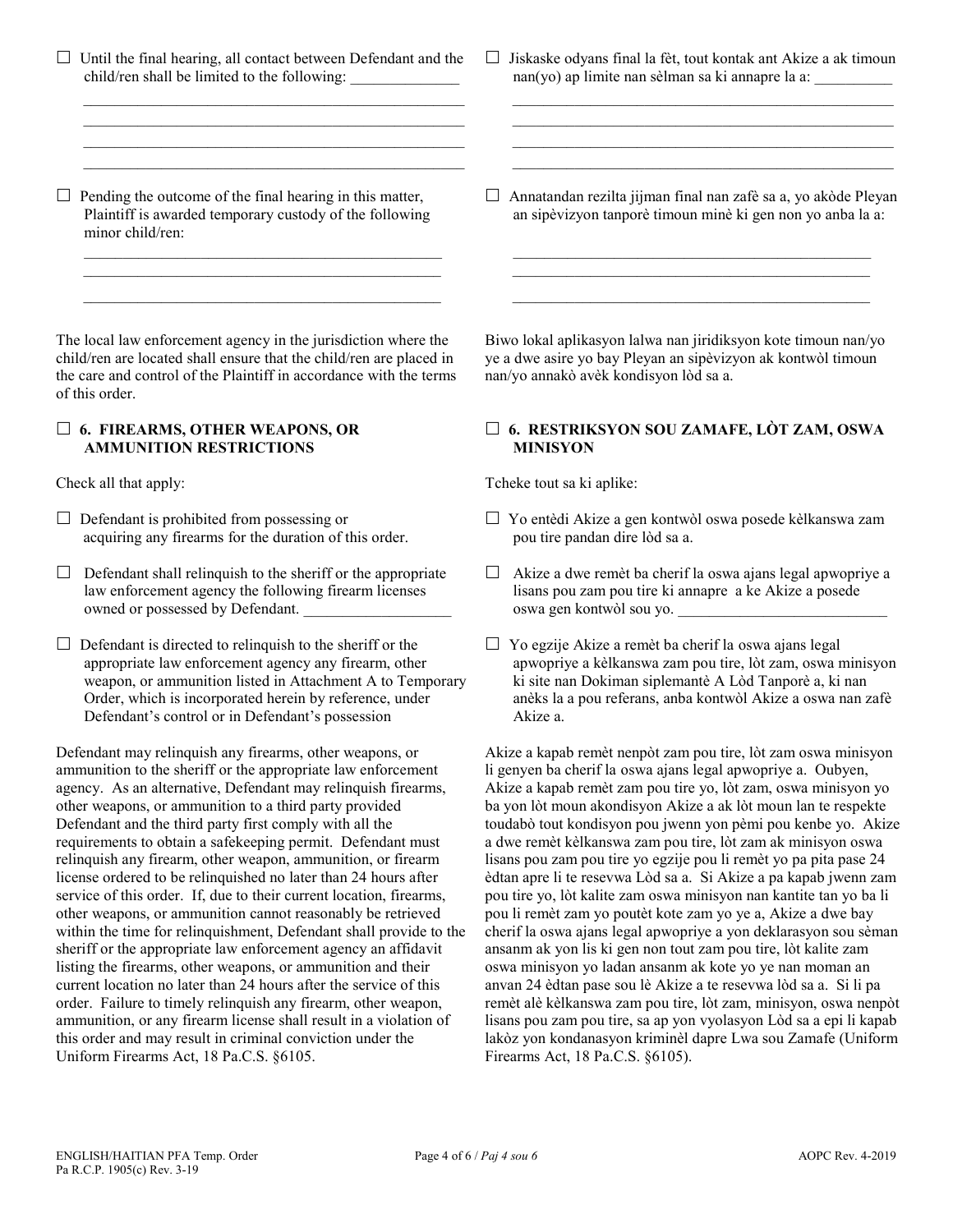| 7. The following additional relief is granted:                                                                                                                                                                                                                                                                          |                                                                                                                                                                                                                                                                                                                                   |                                                                                                                                                                                                         | $\Box$ 7. Yo akòde lòt reparasyon sa a tou:                                                                                                                    |                                                                                                                                                                                                                                                                                                                                                                                                                                                                                                                                                                                                                                                                                                                                                                                                                                                                                                                                                                                                                                                                                                                                                                                                                                                                                                                                                                                                                                                                                                                                                       |  |  |
|-------------------------------------------------------------------------------------------------------------------------------------------------------------------------------------------------------------------------------------------------------------------------------------------------------------------------|-----------------------------------------------------------------------------------------------------------------------------------------------------------------------------------------------------------------------------------------------------------------------------------------------------------------------------------|---------------------------------------------------------------------------------------------------------------------------------------------------------------------------------------------------------|----------------------------------------------------------------------------------------------------------------------------------------------------------------|-------------------------------------------------------------------------------------------------------------------------------------------------------------------------------------------------------------------------------------------------------------------------------------------------------------------------------------------------------------------------------------------------------------------------------------------------------------------------------------------------------------------------------------------------------------------------------------------------------------------------------------------------------------------------------------------------------------------------------------------------------------------------------------------------------------------------------------------------------------------------------------------------------------------------------------------------------------------------------------------------------------------------------------------------------------------------------------------------------------------------------------------------------------------------------------------------------------------------------------------------------------------------------------------------------------------------------------------------------------------------------------------------------------------------------------------------------------------------------------------------------------------------------------------------------|--|--|
| $\Box$ Defendant is prohibited from stalking, as defined in<br>18 Pa.C.S. §2709.1, or harassing, as defined in<br>18 Pa.C.S. §2709, the following family and household<br>members of Plaintiff.                                                                                                                         |                                                                                                                                                                                                                                                                                                                                   | □ Yo entèdi Akize a suiv toupatou, jan sa defini nan<br>18 Pa.C.S. §2709.1, oswa pèsekite, jan sa defini nan<br>18 Pa.C.S. §2709, manm fanmi ak moun nan kay Pleyan<br>an ki annapre la yo.             |                                                                                                                                                                |                                                                                                                                                                                                                                                                                                                                                                                                                                                                                                                                                                                                                                                                                                                                                                                                                                                                                                                                                                                                                                                                                                                                                                                                                                                                                                                                                                                                                                                                                                                                                       |  |  |
| Name / Non<br>Address (optional) / Adrès (si w vle)                                                                                                                                                                                                                                                                     |                                                                                                                                                                                                                                                                                                                                   |                                                                                                                                                                                                         |                                                                                                                                                                | Relationship to Plaintiff /<br>Kisa yo ye pou Pleyan an                                                                                                                                                                                                                                                                                                                                                                                                                                                                                                                                                                                                                                                                                                                                                                                                                                                                                                                                                                                                                                                                                                                                                                                                                                                                                                                                                                                                                                                                                               |  |  |
|                                                                                                                                                                                                                                                                                                                         |                                                                                                                                                                                                                                                                                                                                   |                                                                                                                                                                                                         |                                                                                                                                                                |                                                                                                                                                                                                                                                                                                                                                                                                                                                                                                                                                                                                                                                                                                                                                                                                                                                                                                                                                                                                                                                                                                                                                                                                                                                                                                                                                                                                                                                                                                                                                       |  |  |
|                                                                                                                                                                                                                                                                                                                         |                                                                                                                                                                                                                                                                                                                                   |                                                                                                                                                                                                         |                                                                                                                                                                |                                                                                                                                                                                                                                                                                                                                                                                                                                                                                                                                                                                                                                                                                                                                                                                                                                                                                                                                                                                                                                                                                                                                                                                                                                                                                                                                                                                                                                                                                                                                                       |  |  |
|                                                                                                                                                                                                                                                                                                                         | <u> 1989 - Johann Harry Harry Harry Harry Harry Harry Harry Harry Harry Harry Harry Harry Harry Harry Harry Harry Harry Harry Harry Harry Harry Harry Harry Harry Harry Harry Harry Harry Harry Harry Harry Harry Harry Harry Ha</u><br>the control of the control of the control of the control of the control of the control of |                                                                                                                                                                                                         |                                                                                                                                                                |                                                                                                                                                                                                                                                                                                                                                                                                                                                                                                                                                                                                                                                                                                                                                                                                                                                                                                                                                                                                                                                                                                                                                                                                                                                                                                                                                                                                                                                                                                                                                       |  |  |
| 8. The Pennsylvania State Police, the municipal police, or<br>the sheriff shall accompany Plaintiff to his or her residence to<br>retrieve personal belongings or accompany Plaintiff while the<br>petition or order is served on Defendant.                                                                            |                                                                                                                                                                                                                                                                                                                                   | 8. Polis Eta Pennsilvani, polis minisipal oswa cherif la dwe<br>ale ak Plentif lan nan kay li pou pran zafè pèsonèl li yo oswa<br>yo dwe ale ak Plentif pandan yap bay Akize a petisyon oswa<br>lòd la. |                                                                                                                                                                |                                                                                                                                                                                                                                                                                                                                                                                                                                                                                                                                                                                                                                                                                                                                                                                                                                                                                                                                                                                                                                                                                                                                                                                                                                                                                                                                                                                                                                                                                                                                                       |  |  |
| 9. A certified copy of this order shall be provided to the<br>sheriff or police department where Plaintiff resides and any<br>other agency specified hereafter: (insert name of agency)                                                                                                                                 |                                                                                                                                                                                                                                                                                                                                   | $\Box$ 9. Yo dwe remèt yon kopi sètifye lòd sa a ba cherif oubyen<br>depatman lapolis la kote Pleyan an abite ak ba nenpòt lòt biwo<br>ki presize annapre la a: (mete non ajans lan)                    |                                                                                                                                                                |                                                                                                                                                                                                                                                                                                                                                                                                                                                                                                                                                                                                                                                                                                                                                                                                                                                                                                                                                                                                                                                                                                                                                                                                                                                                                                                                                                                                                                                                                                                                                       |  |  |
| 10. THIS ORDER SUPERSEDES ANY PRIOR<br>PROTECTION FROM ABUSE ORDER OBTAINED BY<br>THE SAME PLAINTIFF AGAINST THE SAME<br>DEFENDANT.                                                                                                                                                                                     |                                                                                                                                                                                                                                                                                                                                   | 10. LÒD SA A RANPLASE NENPÒT PWOTEKSYON<br>MENM PLEYAN AN TE GENYEN KONT MENM AKIZE<br>A ANVAN LÒD SA A.                                                                                                |                                                                                                                                                                |                                                                                                                                                                                                                                                                                                                                                                                                                                                                                                                                                                                                                                                                                                                                                                                                                                                                                                                                                                                                                                                                                                                                                                                                                                                                                                                                                                                                                                                                                                                                                       |  |  |
| 11. THIS ORDER APPLIES IMMEDIATELY TO<br>DEFENDANT AND SHALL REMAIN IN EFFECT UNTIL<br>$\fbox{\parbox{1.5cm} \begin{tabular}{l} \multicolumn{2}{c}{\textbf{OR}\textbf{UNTIL} OTHERWISE} \end{tabular}} \begin{tabular}{l} \multicolumn{2}{c}{\textbf{OR}\textbf{UNTIL} OTHERWISE} \end{tabular}$<br>NOTICE AND HEARING. |                                                                                                                                                                                                                                                                                                                                   |                                                                                                                                                                                                         | $\Box$ 11. LÒD SA A APLIKE IMEDYATMAN POU AKIZE A<br>EPI LI DWE RETE ANVIGÈ JISKA<br>OSWA JISKASKE TRIBINAL SA A CHANJE OUBYEN<br>ANILE LI APRE AVI AK ODYANS. |                                                                                                                                                                                                                                                                                                                                                                                                                                                                                                                                                                                                                                                                                                                                                                                                                                                                                                                                                                                                                                                                                                                                                                                                                                                                                                                                                                                                                                                                                                                                                       |  |  |
|                                                                                                                                                                                                                                                                                                                         | <b>NOTICE TO DEFENDANT</b>                                                                                                                                                                                                                                                                                                        |                                                                                                                                                                                                         |                                                                                                                                                                |                                                                                                                                                                                                                                                                                                                                                                                                                                                                                                                                                                                                                                                                                                                                                                                                                                                                                                                                                                                                                                                                                                                                                                                                                                                                                                                                                                                                                                                                                                                                                       |  |  |
| papers for that purpose. 23 Pa.C.S. $§6108(g)$ .                                                                                                                                                                                                                                                                        |                                                                                                                                                                                                                                                                                                                                   |                                                                                                                                                                                                         |                                                                                                                                                                | Defendant is hereby notified that failure to obey this order may result in arrest as set forth in 23 Pa.C.S. § 6113 and that violation of<br>the order may result in a charge of indirect criminal contempt as set forth in 23 Pa.C.S. §6114. Consent of Plaintiff to Defendant's<br>return to the residence shall not invalidate this order, which can only be changed or modified through the filing of appropriate court<br>If Defendant is required to relinquish any firearms, other weapons, ammunition, or any firearm license, those items must be<br>relinquished to the sheriff or the appropriate law enforcement agency within 24 hours of the service of this order. As an alternative,<br>Defendant may relinquish any firearm, other weapon, or ammunition listed herein to a third party provided Defendant and the third<br>party first comply with all requirements to obtain a safekeeping permit. If, due to their current location, firearms, other weapons, or<br>ammunition cannot reasonably be retrieved within the time for relinquishment, Defendant shall provide an affidavit to the sheriff or<br>the appropriate law enforcement agency listing the firearms, other weapons, or ammunition and their current location no later than 24<br>hours after service of this order. Defendant is further notified that violation of this order may subject him/her to state charges and<br>penalties under the Pennsylvania Crimes Code under 18 Pa.C.S. § 6105 and to federal criminal charges and penalties under 18 U.S.C. |  |  |

§ 922(g)(8) and the Violence Against Women Act, 18 U.S.C. §§2261-2262.